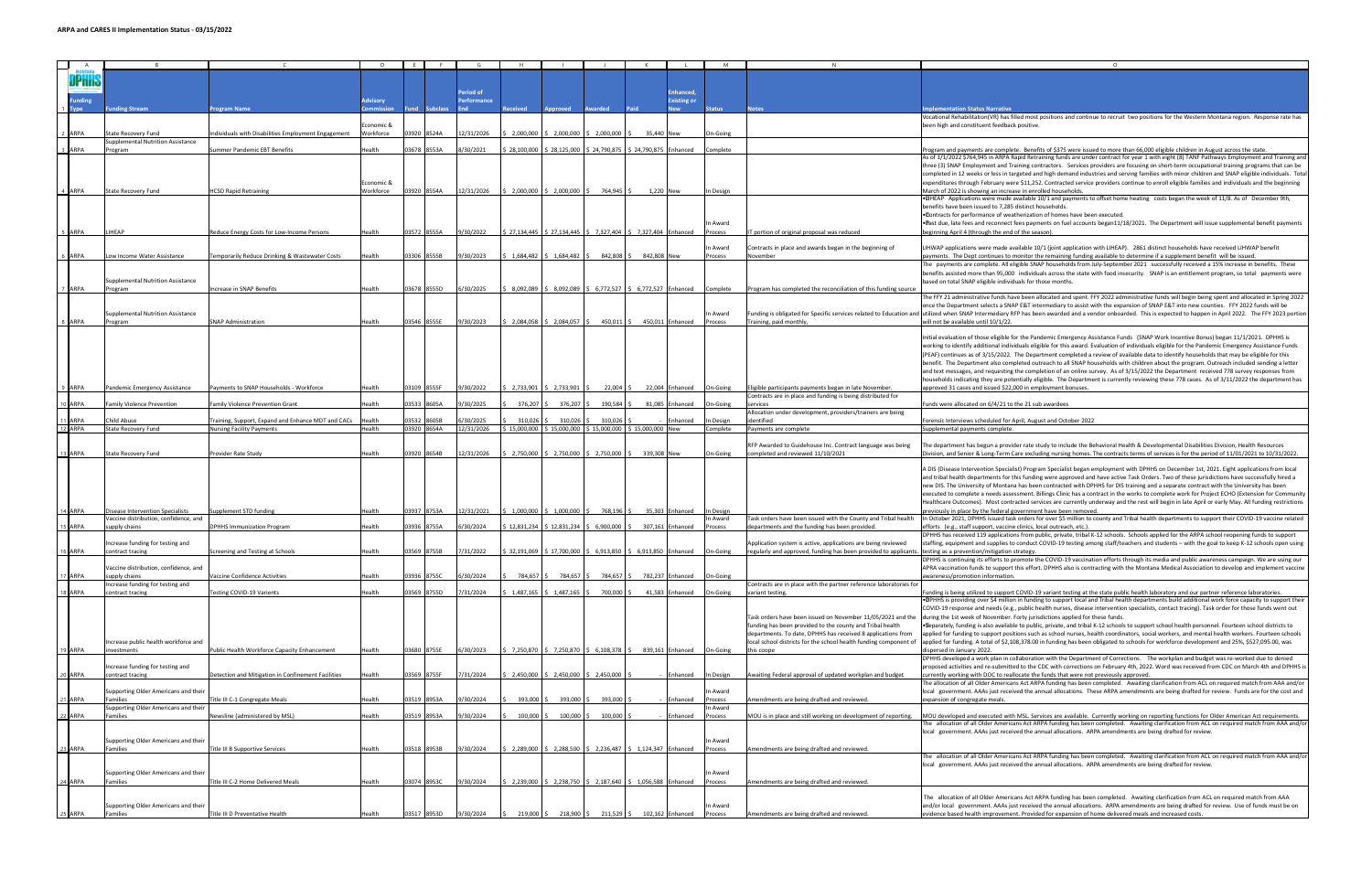|                    |                                      |                                                            |               |       |             |             |                                   |                               |                                                                          |                              |           |                                                                    | $\Omega$                                                                                                                                                                                                       |
|--------------------|--------------------------------------|------------------------------------------------------------|---------------|-------|-------------|-------------|-----------------------------------|-------------------------------|--------------------------------------------------------------------------|------------------------------|-----------|--------------------------------------------------------------------|----------------------------------------------------------------------------------------------------------------------------------------------------------------------------------------------------------------|
| $\Box$<br>A        |                                      |                                                            |               |       |             |             |                                   |                               |                                                                          |                              |           |                                                                    |                                                                                                                                                                                                                |
| <b>JPnno</b>       |                                      |                                                            |               |       |             |             |                                   |                               |                                                                          |                              |           |                                                                    |                                                                                                                                                                                                                |
|                    |                                      |                                                            |               |       |             |             |                                   |                               |                                                                          |                              |           |                                                                    |                                                                                                                                                                                                                |
|                    |                                      |                                                            |               |       |             | 'eriod of   |                                   |                               |                                                                          | Enhanced,                    |           |                                                                    |                                                                                                                                                                                                                |
| <b>Funding</b>     |                                      |                                                            | Advisory      |       |             | Performance |                                   |                               |                                                                          | <b>Existing or</b>           |           |                                                                    |                                                                                                                                                                                                                |
| <b>Type</b>        | unding Stream                        | rogram Name                                                |               |       |             |             |                                   | Approved                      | warded                                                                   | <b>New</b>                   | tatus     | lotes                                                              | <b>mplementation Status Narrative</b>                                                                                                                                                                          |
|                    |                                      |                                                            |               |       |             |             |                                   |                               |                                                                          |                              |           |                                                                    | The allocation of all Older Americans Act ARPA funding has been completed. Awaiting clarification from ACL on required match from AAA and/                                                                     |
|                    |                                      |                                                            |               |       |             |             |                                   |                               |                                                                          |                              |           |                                                                    | local government. AAAs just received the annual allocations. ARPA amendments are being drafted for review.                                                                                                     |
|                    | Supporting Older Americans and their |                                                            |               |       |             |             |                                   |                               |                                                                          |                              | ነ Award   |                                                                    |                                                                                                                                                                                                                |
| 26 ARPA            | Families                             | Title III E Family Caregiver Support                       | Health        |       | 03666 8953E | 9/30/2024   |                                   |                               | 721,000 \$ 721,375 \$ 700,954 \$ 337,697 Enhanced                        |                              | Process   | Amendments are being drafted and reviewed.                         |                                                                                                                                                                                                                |
|                    |                                      |                                                            |               |       |             |             |                                   |                               |                                                                          |                              |           |                                                                    |                                                                                                                                                                                                                |
|                    |                                      |                                                            |               |       |             |             |                                   |                               |                                                                          |                              |           |                                                                    | The allocation of all Older Americans Act ARPA funding has been completed. Awaiting clarification from ACL on required match from AAA and/                                                                     |
|                    | Supporting Older Americans and their |                                                            |               |       |             |             |                                   |                               |                                                                          |                              | In Award  |                                                                    | local government. AAAs just received the annual allocations. ARPA amendments are being drafted for review. Funds are to be utilized for the                                                                    |
| 7 ARPA             | Families                             | Title VII Long Term Care Ombudsman                         | <b>Health</b> |       | 03516 8953F | 9/30/2024   |                                   |                               | 50,000 \$ 50,000 \$ 50,000 \$ 19,442 Enhanced                            |                              | Process   | Amendments are being drafted and reviewed.                         | advocacy of residents in MT nursing homes, assisted living and CAHs.                                                                                                                                           |
|                    |                                      |                                                            |               |       |             |             |                                   |                               |                                                                          |                              |           |                                                                    | These councils require and updated executive order, members selected and trained. ANE experts across the nation have been agreeable to                                                                         |
|                    | Supporting Older Americans and their |                                                            |               |       |             |             |                                   |                               |                                                                          |                              | In Award  | Allocation under development, MOU with Insurance                   | provide training and guidance as these councils get up and running.                                                                                                                                            |
| 8 ARPA             | Families                             | <b>Establish Elder Justice Councils</b>                    | Health        |       | 03105 8953G | 9/30/2023   | 645,000 \$                        | 645,450 \$                    | 354,008                                                                  | 180.712 Enhanced             | Process   | ommissioners Office and Attorney General needed                    |                                                                                                                                                                                                                |
|                    | Supporting Older Americans and their |                                                            |               |       |             |             |                                   |                               |                                                                          |                              | n Award   |                                                                    |                                                                                                                                                                                                                |
| 9 ARPA             | Families                             | Fitle II C-1 Congregate Meals                              | <b>Health</b> |       | 03519 8955A | 9/30/2024   |                                   | $1,000,000$ \$ $1,000,000$ \$ |                                                                          | 788.268 \$ 776.545 Enhanced  | rocess    | Contract Amendments completed                                      | Allocations substantially complete                                                                                                                                                                             |
|                    |                                      |                                                            |               |       |             |             |                                   |                               |                                                                          |                              |           |                                                                    |                                                                                                                                                                                                                |
|                    |                                      |                                                            |               |       |             |             |                                   |                               |                                                                          |                              |           |                                                                    | Working on MOU with A&E.Will work with A&E and determine what can be handled by facility and what needs to flow through A&E. Emergent                                                                          |
| ARPA               | <b>State Homes</b>                   | MT Veterans Home Columbia Falls                            | <b>Health</b> |       | 03112 8955B | /30/2022    |                                   |                               | $5, 1,153,277$ $\mid$ \$ 1,153,277 $\mid$ \$ 1,153,277                   | Enhanced                     | n Design  |                                                                    | ssues are being addressed to maintain safety.                                                                                                                                                                  |
|                    |                                      |                                                            |               |       |             |             |                                   |                               |                                                                          |                              |           |                                                                    | Working with A&E on MOU. Will work with A&E and determine what can be handled by facility and what needs to flow through A&E. No urgent                                                                        |
| <b>ARPA</b>        | State Homes                          | <b>IMVH Resident Room Renovations</b>                      | lealth        | 03005 |             | /30/2022    | 546,723                           | 546,723                       | 546,723                                                                  | Enhanced                     | n Design  |                                                                    | afety issues                                                                                                                                                                                                   |
| 32 ARPA            | Early Childhood Home Visiting        | Mother, Infant and Early Childhood Home Visiting           | Health        |       | 03206 8963A | 9/30/2023   | 405,070                           | 405,070                       | $92,373$ \$                                                              | 35,373 Enhanced              | In Design |                                                                    | Initial supplemental contract funding has been sent to LIA. Also 34,000 in Workforce Retention                                                                                                                 |
|                    |                                      |                                                            |               |       |             |             |                                   |                               |                                                                          |                              | h Award   |                                                                    |                                                                                                                                                                                                                |
| ARPA               | <b>Child Abuse</b>                   | Child Abuse Prevention                                     | Health        |       | 03534 8965A | /30/2025    | 762,432                           | 762,432                       | 2,995                                                                    | 2,995 Enhanced               | rocess    | unds are obligated and starting to be distributed                  | Awaiting Trust Board meeting for recommendation to move forward.                                                                                                                                               |
|                    |                                      |                                                            |               |       |             |             |                                   |                               |                                                                          |                              | ነ Award   | Applications are currently going through EMACs and the review      | DPHHS has received approximately 300 applications so far. The Department is reviewing the applications and anticipates needing the remaining                                                                   |
| 34 ARPA            | Childcare Stabilization              | Provider Stabilization Grant                               | Health        |       | 03096 8965B | 9/30/2023   | 61,268,171                        | 561,268,171                   | \$24,439,192                                                             | 6.904,329 Enhanced           | rocess    | orocess                                                            | illocation based on the data received so far. Payments have begun on applications.                                                                                                                             |
| 35 ARPA            | Childcare Stabilization              | Childcare Stabilization Administration                     | Health        |       | 03096 8965B | 9/30/2023   | \$ 6,807,574                      | 6,807,574                     | 703,555                                                                  | 98,743 Enhanced              | In Design | Obligations budgeted for administrative costs                      | DPHHS has hired 4/5 temporary staff dedicated to ARPA and is in the advertising stage for the 5th position                                                                                                     |
|                    |                                      |                                                            | Health        |       |             |             |                                   |                               |                                                                          |                              |           |                                                                    |                                                                                                                                                                                                                |
| 36 ARPA            | WIC Cash Value Vouchers Increase     | WIC Cash Value Vouchers Increase                           |               |       | 03950 8965C | 9/30/2021   | \$1,176,997                       | $$1,200,000$ \$               | 641,905                                                                  | 641,905 Enhanced             | Complete  | Benefits are completed                                             | Benefits have been issued and completed.                                                                                                                                                                       |
|                    |                                      |                                                            |               |       |             |             |                                   |                               |                                                                          |                              |           |                                                                    | DPHHS will release the RFP in March of 2022 with anticipated awards announced in April 2022. DPHHS has been meeting with various                                                                               |
| ARPA               | Childcare Supplementa                | nnovation and Infrastructure                               | lealth        | 03096 | 8965D       | /30/2024    | \$15,000,000                      | \$15,000,000                  |                                                                          | <b>Inhanced</b>              | Design    | RFP is in final review at division                                 | takeholders and communities to discuss unique community needs.                                                                                                                                                 |
|                    |                                      |                                                            |               |       |             |             |                                   |                               |                                                                          |                              |           |                                                                    |                                                                                                                                                                                                                |
| <b>ARPA</b>        | Childcare Supplemental               | usiness Training, Professional Development and Tech Health |               |       | 03096 8965D | 5/30/2024   | 10,339,438                        | \$10,339,438                  |                                                                          | Enhanced                     | In Design |                                                                    | RFP closed March 14. Review of proposals scheduled for March 23, awards announced shortly after scoring period.                                                                                                |
|                    |                                      |                                                            |               |       |             |             |                                   |                               |                                                                          |                              |           |                                                                    |                                                                                                                                                                                                                |
|                    |                                      |                                                            |               |       |             |             |                                   |                               |                                                                          |                              |           |                                                                    | The assessment has been completed. A draft report has been submitted to the department. Business processes are being evaluated with                                                                            |
|                    |                                      |                                                            |               |       |             |             |                                   |                               |                                                                          |                              |           |                                                                    | recommendations for efficiencies and strength. Regulatory review is underway. Recommendations from the project will come at a later date.                                                                      |
|                    |                                      |                                                            |               |       |             |             |                                   |                               |                                                                          |                              |           |                                                                    |                                                                                                                                                                                                                |
|                    |                                      |                                                            |               |       |             |             |                                   |                               |                                                                          |                              |           |                                                                    |                                                                                                                                                                                                                |
| 9 ARPA             | Childcare Supplemental               | Business Process/Regulation Improvements                   | Health        |       | 03096 8965D | 6/30/2024   |                                   | \$2,000,000 \$2,000,000       |                                                                          | Enhanced                     | In Design |                                                                    |                                                                                                                                                                                                                |
|                    |                                      |                                                            |               |       |             |             |                                   |                               |                                                                          |                              |           |                                                                    | DPHHS does not have an anticipated date yet but is in conversation with Dawson Community College to identify opportunities for providing thi                                                                   |
|                    |                                      |                                                            |               |       |             |             |                                   |                               |                                                                          |                              |           |                                                                    | pilot in Eastern Montana                                                                                                                                                                                       |
|                    |                                      |                                                            |               |       |             |             |                                   |                               |                                                                          |                              |           |                                                                    |                                                                                                                                                                                                                |
| 10 ARPA            | Childcare Supplemental               | Pilot Provider Services in NE MT                           | Health        |       | 03096 8965D | 6/30/2024   | 600,000                           | 600,000                       |                                                                          | Enhanced                     | In Design |                                                                    |                                                                                                                                                                                                                |
|                    |                                      |                                                            |               |       |             |             |                                   |                               |                                                                          |                              |           |                                                                    |                                                                                                                                                                                                                |
|                    |                                      |                                                            |               |       |             |             |                                   |                               |                                                                          |                              |           |                                                                    | Recruitment and retention stipend opportunities were announced through MSU Early Childhood Project and the first round of information is due                                                                   |
|                    |                                      |                                                            |               |       |             |             |                                   |                               |                                                                          |                              |           |                                                                    |                                                                                                                                                                                                                |
|                    |                                      |                                                            |               |       |             |             |                                   |                               |                                                                          |                              |           |                                                                    | by March 18, 2022. Payments will be sent out in May 2022. A second round will be available in December 2022.                                                                                                   |
|                    |                                      |                                                            |               |       |             |             |                                   |                               |                                                                          |                              |           |                                                                    |                                                                                                                                                                                                                |
| 11 ARPA            | Childcare Supplemental               | <b>Norkforce Supports</b>                                  | lealth        |       | 03096 8965D | 6/30/2024   |                                   | \$7,000,000 \$7,000,000       |                                                                          | Enhanced                     | n Design  |                                                                    |                                                                                                                                                                                                                |
|                    |                                      |                                                            |               |       |             |             |                                   |                               |                                                                          |                              |           |                                                                    | Applications for child care assistance for certain health care workers was made available Friday, 11/19/21. Local Child Care Resource and                                                                      |
|                    |                                      |                                                            |               |       |             |             |                                   |                               |                                                                          |                              |           |                                                                    | Referral Agencies will accept and process applications on a first come first serve basis. If a family qualifies for the regular Best Beginnings Child                                                          |
|                    |                                      |                                                            |               |       |             |             |                                   |                               |                                                                          |                              |           |                                                                    | Care Scholarship, we will use that program first.                                                                                                                                                              |
|                    |                                      |                                                            |               |       |             |             |                                   |                               |                                                                          |                              | In Award  | Obligation is based on the 12 month eligibility for the current 71 |                                                                                                                                                                                                                |
| 42 ARPA            | Childcare Supplemental               | <b>Temporary Assistance for Healthcare Workers</b>         | Health        |       | 03096 8965D | 6/30/2024   |                                   |                               | \$ 5,500,000 \$ 5,500,000 \$ 489,896 \$ 111,865 Enhanced                 |                              | rocess    | eligible families.                                                 |                                                                                                                                                                                                                |
|                    |                                      |                                                            |               |       |             |             |                                   |                               |                                                                          |                              |           |                                                                    |                                                                                                                                                                                                                |
|                    |                                      |                                                            |               |       |             |             |                                   |                               |                                                                          |                              |           |                                                                    | Awaiting obligation for routine administrative costs; include indirects and payroll                                                                                                                            |
|                    |                                      |                                                            |               |       |             |             |                                   |                               |                                                                          |                              |           |                                                                    |                                                                                                                                                                                                                |
|                    |                                      |                                                            |               |       |             |             |                                   |                               |                                                                          |                              |           |                                                                    |                                                                                                                                                                                                                |
| 3 ARPA             | Childcare Supplemental               | Childcare Administration                                   | <b>Health</b> |       | 03096 8965D | 5/30/2024   |                                   |                               | $$2,123,874$ $$2,123,874$ $$618,275$ $$$                                 | 6,945 Enhanced In Design     |           | Obligations budgeted for administrative costs                      |                                                                                                                                                                                                                |
|                    |                                      | Increase Child Find Events, outreach, support,             |               |       |             |             |                                   |                               |                                                                          |                              |           |                                                                    |                                                                                                                                                                                                                |
| 4 ARPA             | <b>IDEA Infants and Toddlers</b>     | ssessment                                                  | Health        |       | 03556 8965E | 9/30/2025   | \$1,200,000                       | \$1,218,273                   | 205,000                                                                  | Enhanced                     | In Design | Contract with Windfall for promotion of Child Find.                | DPHHS is in the initial planning phase and will have more details at the next reporting period.                                                                                                                |
|                    |                                      |                                                            |               |       |             |             |                                   |                               |                                                                          |                              |           |                                                                    | Projects implemented with ARPA funds are initially funded with Coronavirus Response and Relief Supplemental Authority. Contracts have been                                                                     |
|                    |                                      |                                                            |               |       |             |             |                                   |                               |                                                                          |                              |           |                                                                    | CRRSAA funding is obligated prior to ARPA funds, CRRSAA end in  initiated or RFPs are being developed and released for contracting services outlined in both the CRRSA and ARPA plans, using CRRSA funds first |
|                    |                                      |                                                            |               |       |             |             |                                   |                               |                                                                          |                              |           |                                                                    |                                                                                                                                                                                                                |
| ARPA               | <b>SAMHSA</b>                        | <b>SUD Prevention, Treatment and Recovery Services</b>     | Health        |       | 03508 9005A | 9/30/2025   | $5, 5,640,385$ $5, 5,640,385$ $5$ |                               |                                                                          | Enhanced                     | In Design | 2023                                                               | expected start date for ARPA funds is 2023.                                                                                                                                                                    |
|                    |                                      |                                                            |               |       |             |             |                                   |                               |                                                                          |                              |           |                                                                    | rojects implemented with ARPA funds are initially funded with Coronavirus Response and Relief Supplemental Authority. Contracts have beer                                                                      |
|                    |                                      |                                                            |               |       |             |             |                                   |                               |                                                                          |                              |           |                                                                    | CRRSAA funding is obligated prior to ARPA funds, CRRSAA end in initiated or RFPs are being developed and released for contracting services outlined in both the CRRSA and ARPA plans, using CRRSA funds first; |
| <b>JARPA</b>       | SAMHSA                               | ommunity Mental Health Services                            | Health        |       | 03507 9005B | 9/30/2025   |                                   |                               | \$4,372,007 \$4,372,007 \$1,859 \$                                       | 1,859 Enhanced In Design     |           | 2023                                                               | expected start date for ARPA funds is 2023.                                                                                                                                                                    |
|                    |                                      |                                                            |               |       |             |             |                                   |                               |                                                                          |                              |           |                                                                    | Funds were distributed via contract number 21027240010 to the MT Food Bank Network to be used for additional costs associated with                                                                             |
|                    |                                      |                                                            |               |       |             |             |                                   |                               |                                                                          |                              |           |                                                                    | distribution of TEFAP foods due to COVID, as well as infrastructure needs in partner agencies (local food banks). These needs included freezer                                                                 |
| CARES II           | CRRSAA                               | TEFAP                                                      | lealth        |       | 03547 8557C | 9/30/2021   | 236,229                           | 236,229                       |                                                                          | 236,229 \$236,229 Enhanced   | Complete  | Funds spent in total                                               | pace, shelving, racks, storage. All funds have been spent.                                                                                                                                                     |
|                    |                                      |                                                            |               |       |             |             |                                   |                               |                                                                          |                              |           |                                                                    |                                                                                                                                                                                                                |
| <b>CARES II</b>    | CRRSAA                               |                                                            |               |       | 03965 8557E | /30/2021    | 19,836                            | 19,836                        |                                                                          | <b>Inhanced</b>              |           |                                                                    | Lack of capacity to implement a specific plan to spend these funds in a timely manner, the funding was returned to the federal entity.                                                                         |
|                    |                                      | Commodities Supplemental Food Program                      | Health        |       |             |             |                                   |                               |                                                                          |                              | omplete   | No funds were spent prior to the closing period.                   |                                                                                                                                                                                                                |
| 49 CARES II        | CRRSAA                               | <b>SNAP Benefits</b>                                       | Health        |       | 03678 8557F | 9/30/2021   | \$13,270,850                      |                               | \$ 13,270,850 \$ 13,270,580 \$ 13,270,850 Enhanced Complete              |                              |           |                                                                    | Additional SNAP Benefits to clients for PEBT, at the highest rate allowable for income.                                                                                                                        |
|                    |                                      |                                                            |               |       |             |             |                                   |                               |                                                                          |                              |           |                                                                    | Funds are used to assist States and locals in establishing and carrying out programs designed to assist foster youth likely to remain in foster care                                                           |
|                    |                                      |                                                            |               |       |             |             |                                   |                               |                                                                          |                              |           |                                                                    | until the age of 18, as well as youth who have turned 18 and are not yet 21 years of age. These funds are for the purpose of making transition fro                                                             |
|                    |                                      |                                                            |               |       |             |             |                                   |                               |                                                                          |                              |           |                                                                    | Foster Care to self-sufficiency. The additional CRRSSAA funds were to go towards the goals and objectives of the grant but also to allow additiona                                                             |
| CARES II           | CRRSAA                               | <b>VE INDEP LIVING</b>                                     | lealth        | 03536 | 8607A       | 9/30/2022   | \$2.978.840                       | \$2.978.840                   | \$2.978.840                                                              | \$ 1.720.115 Enhanced        | On-Going  |                                                                    | funds to help towards Covid relief.                                                                                                                                                                            |
| 51 CARES II        | CRRSAA                               | EDUCATIONAL & TRAINING VOUCHERS (ETV)                      | Health        |       | 03458 8607B | 9/30/2022   | 432,971                           | \$432,971                     | 432,971                                                                  | \$ 304,589 Enhanced On-Going |           |                                                                    | Payments being issued.                                                                                                                                                                                         |
|                    |                                      |                                                            |               |       |             |             |                                   |                               |                                                                          |                              |           |                                                                    |                                                                                                                                                                                                                |
|                    |                                      |                                                            |               |       |             |             |                                   |                               |                                                                          |                              |           |                                                                    | Complete                                                                                                                                                                                                       |
| CARES II           | CRRSAA                               | Child Welfare Services Program                             | <b>Health</b> |       | 03527 8609B | /30/2021    | 108,741 \$                        | 108,741 \$                    | 108,741 \$                                                               | 108,741 Enhanced             | omplete   |                                                                    |                                                                                                                                                                                                                |
|                    |                                      |                                                            |               |       |             |             |                                   |                               |                                                                          |                              |           |                                                                    | CDC requires the activities in this funding to continue for the entire grant period through 06/30/2024. Vaccination 3 and 3s are designated to                                                                 |
|                    |                                      |                                                            |               |       |             |             |                                   |                               |                                                                          |                              |           |                                                                    | assist with the first round of COVID-19 vaccine roll-out including financial support for LHJ's, Mobile vaccination services, media campaigns. Works                                                            |
| <b>CARES II</b>    | CRRSAA                               | <b>VACCINATION 3</b>                                       | <b>Health</b> |       | 03936 8757A | 6/30/2024   |                                   |                               | 9,657,321 \$ 9,657,321 \$ 9,657,321 \$ 7,568,263 Enhanced                |                              | On-Going  |                                                                    | is on-going and will continue as vaccination services continue to be needed.                                                                                                                                   |
|                    |                                      |                                                            |               |       |             |             |                                   |                               |                                                                          |                              |           |                                                                    | CDC/ELC requires the activities in this funding to continue for the entire grant period through 07/31/2023. This funding is largely used for                                                                   |
|                    |                                      |                                                            |               |       |             |             |                                   |                               |                                                                          |                              |           |                                                                    | reference lab testing costs, variant testing costs, collection and swabbing costs, and in-house testing costs. Funding has been offered to local                                                               |
|                    |                                      |                                                            |               |       |             |             |                                   |                               |                                                                          |                              |           |                                                                    |                                                                                                                                                                                                                |
|                    |                                      |                                                            |               |       |             |             |                                   |                               |                                                                          |                              |           |                                                                    | health jurisdictions for Congregate Living Coordinators. There are also ELC Health Information requirements to add and upgrade Epi, Lab and Vita                                                               |
|                    |                                      |                                                            |               |       |             |             |                                   |                               |                                                                          |                              |           |                                                                    | Statistics data systems. \$3 million of this funding will be used for the PH Lab remodel, with additional funding obligated for new equipment and to                                                           |
|                    |                                      |                                                            |               |       |             |             |                                   |                               |                                                                          |                              |           |                                                                    | maintain current equipment for extended service agreements. Some salaries for Lab staff (testing) and Epi staff (data analysis) are covered from                                                               |
| 4 CARES II CRRSAA  |                                      | <b>ACA-ELC NON-PPHF</b>                                    | <b>Health</b> |       | 03569 8757B | 7/31/2023   |                                   |                               | \$ 61,517,133 \$ 61,517,133 \$ 61,517,133 \$ 29,265,758 Enhanced         |                              | On-Going  |                                                                    | his funding.                                                                                                                                                                                                   |
|                    |                                      |                                                            |               |       |             |             |                                   |                               |                                                                          |                              |           |                                                                    | CDC requires the activities in this funding to continue throughout the entire grant period through 06/30/2024. Vaccination 3 and 3s are designate                                                              |
|                    |                                      |                                                            |               |       |             |             |                                   |                               |                                                                          |                              |           |                                                                    | to assist with the first round of COVID-19 vaccine roll-out including financial support for LHJ's, Mobile vaccination services, media campaigns.                                                               |
| 55 CARES II CRRSAA |                                      | <b>VACCINATION 3S</b>                                      | Health        |       | 03936 8757C | 6/30/2024   |                                   |                               | $$16,620,675$ $$16,620,675$ $$16,620,675$ $$8,199,515$ Enhanced On-Going |                              |           |                                                                    | Works is on-going and will continue as vaccination services continue to be needed.                                                                                                                             |
|                    |                                      |                                                            |               |       |             |             |                                   |                               |                                                                          |                              |           |                                                                    |                                                                                                                                                                                                                |